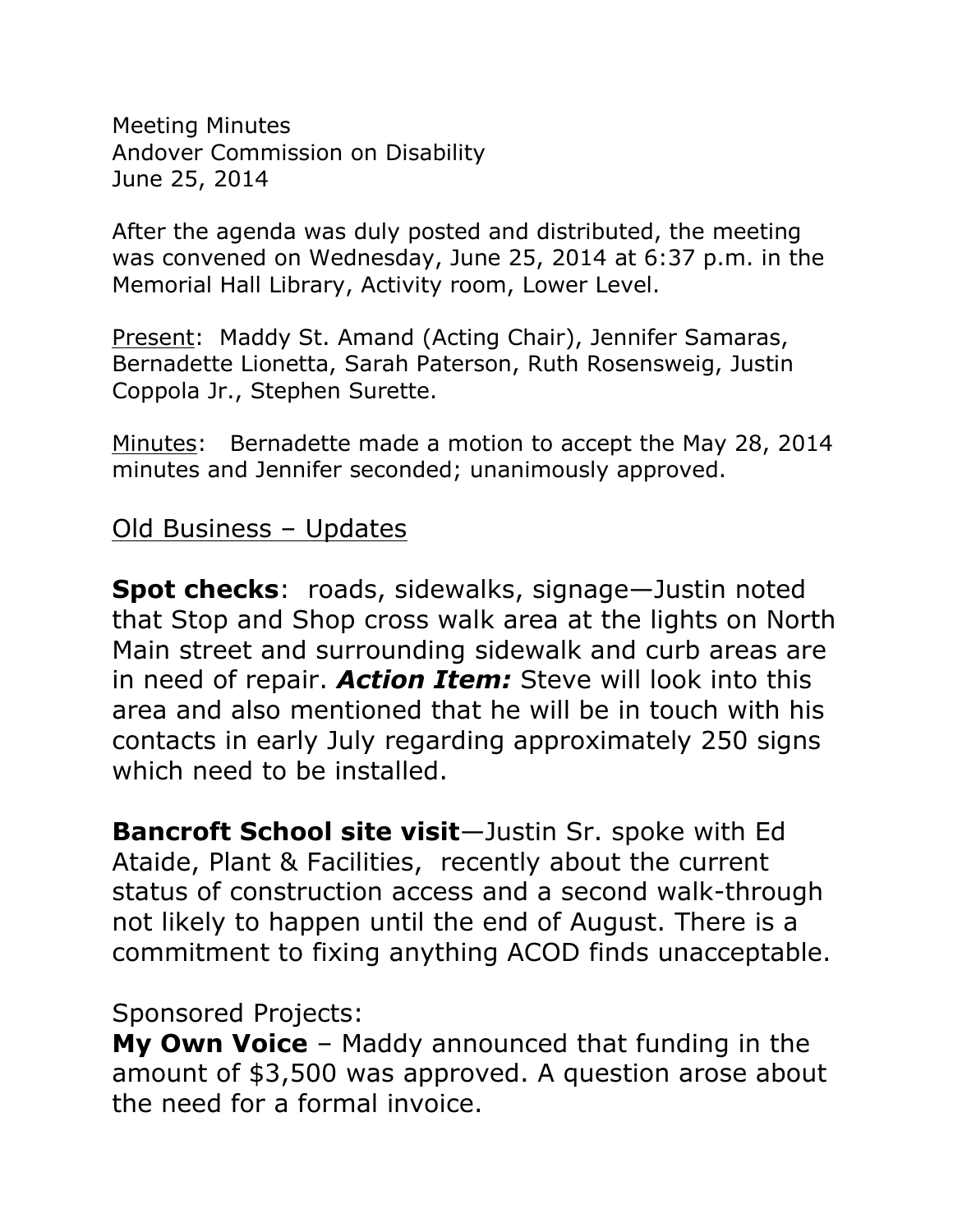**Peer Mentor Program** – Maddy announced funding in the amount of \$500 was approved. Andover High School students will be able to be Peer Mentors to Melmark New England (MNE) students who reside at Melmark, by participating in recreational, art and other activities. *Action Item*: Jennifer will be in touch with the Melmark School staff regarding the award of this grant. **Vocational Horticulture Program** – Maddy announced funding in the amount of \$1,000 approved. ACOD will sponsor a collaborative effort with a non-profit that provides "gardener in training" educational programs, and a local food market, to expand a gardening program for some of the older Melmark students.

**Andover Day** – Maddy announced that the \$400 requested was rejected because we can't pre-commit money into another fiscal year (which ends July 1). This amount goes back to the back to the general fund.

### New Business

**Input on new ACOD brochure—**Ruth led a discussion on her proposed ACOD brochure. There was general discussion on the brochure content including clarifying the overall mission of the ACOD and using specific projects, collaborations, sponsorships, and advice ACOD has provided on specific projects. These new brochures will be distributed at the usual town public information areas and will be displayed at events such as the upcoming Andover Days. *Action Item:* Ruth will incorporate the Group's comments into the final brochure, edited by Sarah.